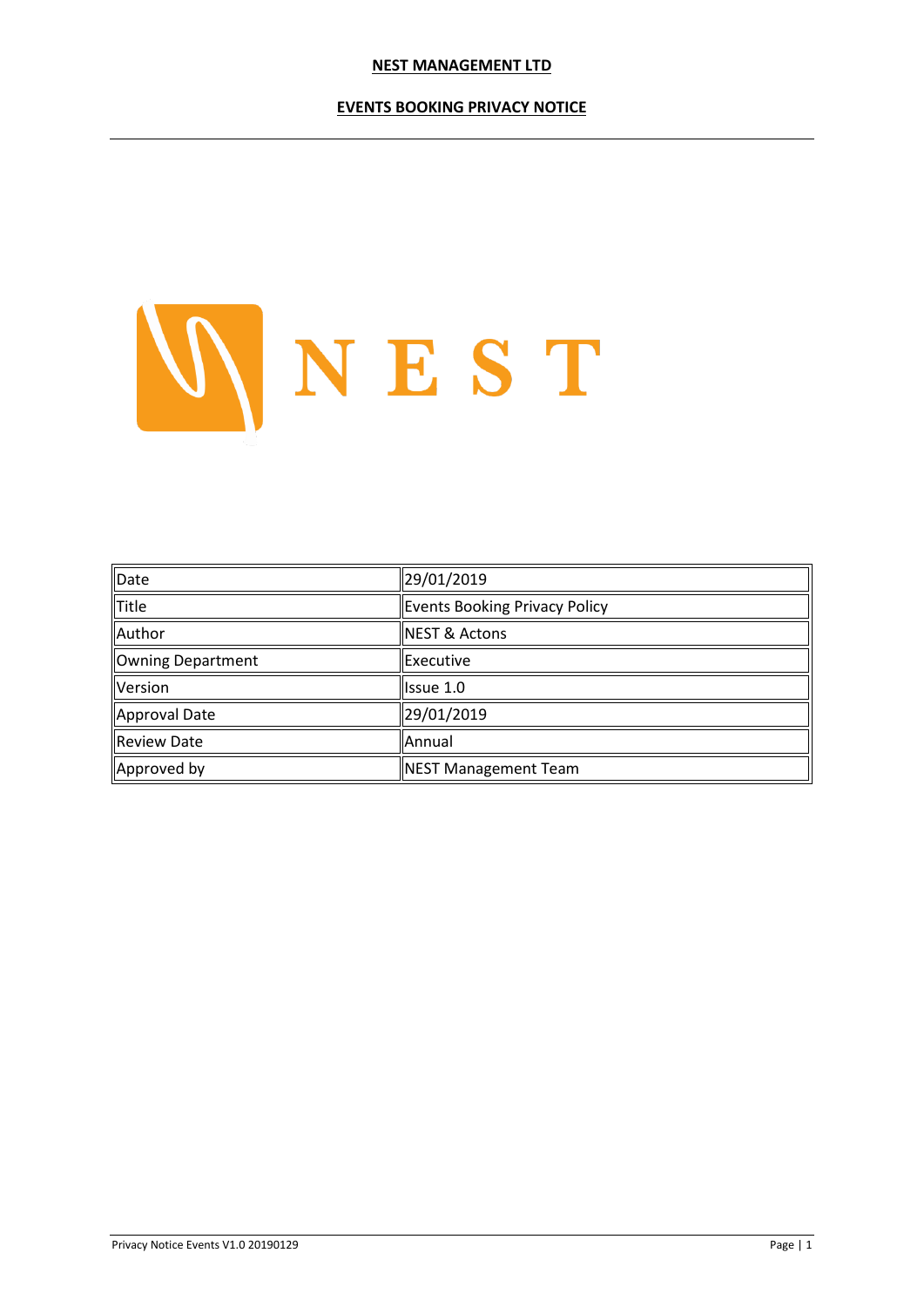## **EVENTS BOOKING PRIVACY NOTICE**

## TABLE OF CONTENTS

| 1. |  |
|----|--|
| 2. |  |
| 3. |  |
| 4. |  |
| 5. |  |
| 6. |  |
| 7. |  |
| 8. |  |
| 9. |  |
|    |  |
|    |  |
|    |  |
|    |  |
|    |  |

| <b>VERSION RECORD</b> |             |               |                                 |  |  |
|-----------------------|-------------|---------------|---------------------------------|--|--|
| Version               | <b>Date</b> | <b>Status</b> | Comment                         |  |  |
| 0.1                   | 29/01/2019  | <b>Draft</b>  | To management team for approval |  |  |
| 1.0                   | 29/01/2019  | Live          |                                 |  |  |
|                       |             |               |                                 |  |  |
|                       |             |               |                                 |  |  |
|                       |             |               |                                 |  |  |
|                       |             |               |                                 |  |  |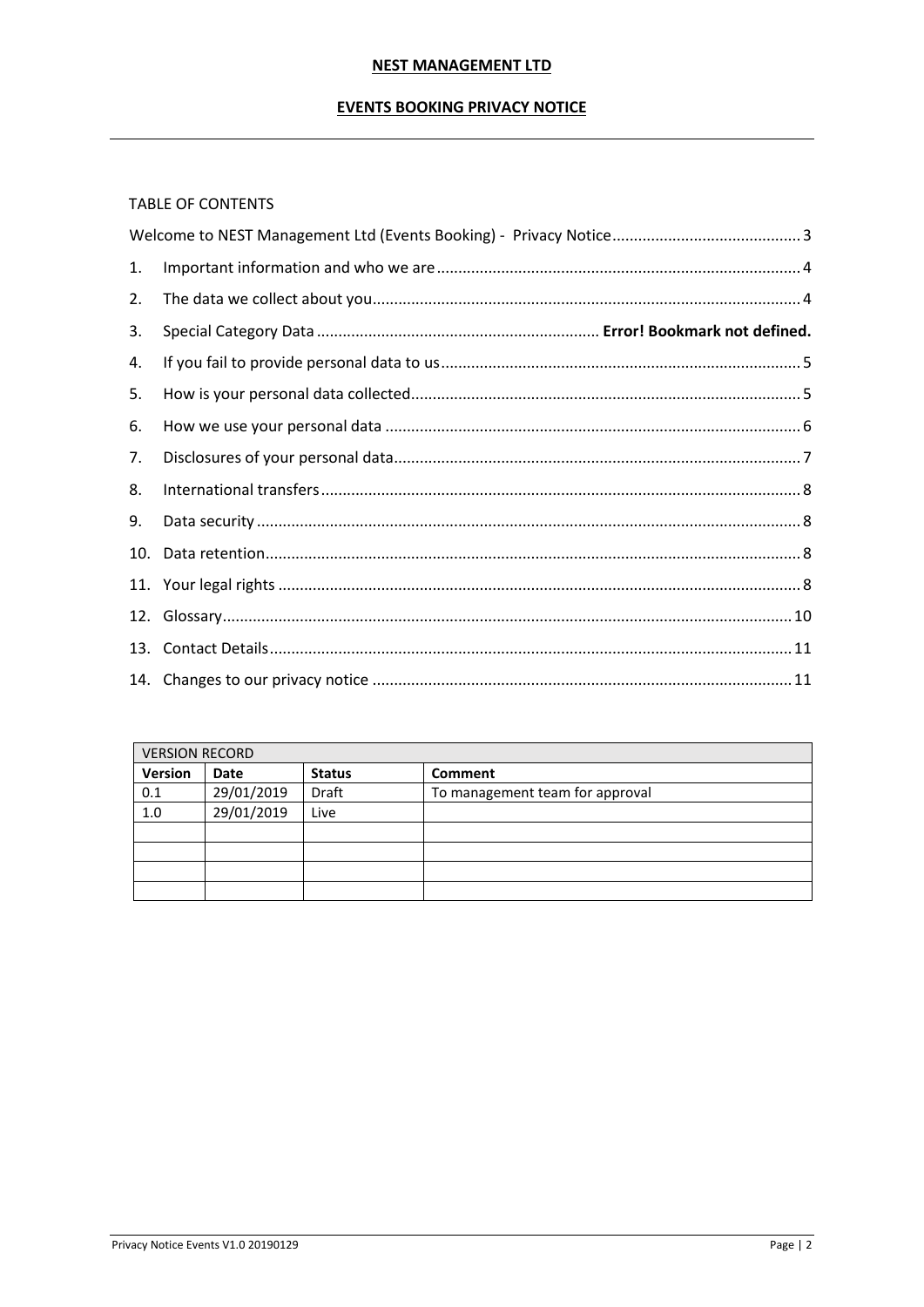### **EVENTS BOOKING PRIVACY NOTICE**

## <span id="page-2-0"></span>**Welcome to NEST Management Ltd (Events Booking) - Privacy Notice**

Through this website Nest Management Limited (**We**)we provide event booking services in relation to events organised by other organisations including schools, clubs, associations, national governing bodies and franchise businesses engaged in, but not limited to, Martial Arts and Dance.

This notice contains the following sections, please click on each one to navigate through the document or scroll through them. Also, please note that the Glossary will help you to understand the meaning of some of the terms used in this privacy notice:

- 1. **[Important information and who we are](http://www.actons.co.uk/privacy-notice#1)**
- 2. **[The data we collect about you](http://www.actons.co.uk/privacy-notice#2)**
- 3. **Special Category Data**
- 4. **If you fail to provide data to us**
- 5. **[How is your personal data collected](http://www.actons.co.uk/privacy-notice#3)**
- 6. **[How we use your personal data](http://www.actons.co.uk/privacy-notice#4)**
- 7. **[Disclosures of your personal data](http://www.actons.co.uk/privacy-notice#5)**
- 8. **[International transfers](http://www.actons.co.uk/privacy-notice#6)**
- 9. **[Data security](http://www.actons.co.uk/privacy-notice#7)**
- 10. **Data [retention](http://www.actons.co.uk/privacy-notice#8)**
- 11. **[Your legal rights](http://www.actons.co.uk/privacy-notice#9)**
- 12. **[Glossary](http://www.actons.co.uk/privacy-notice#10)**
- **13. Contact details**
- **14. Changes to our privacy notice**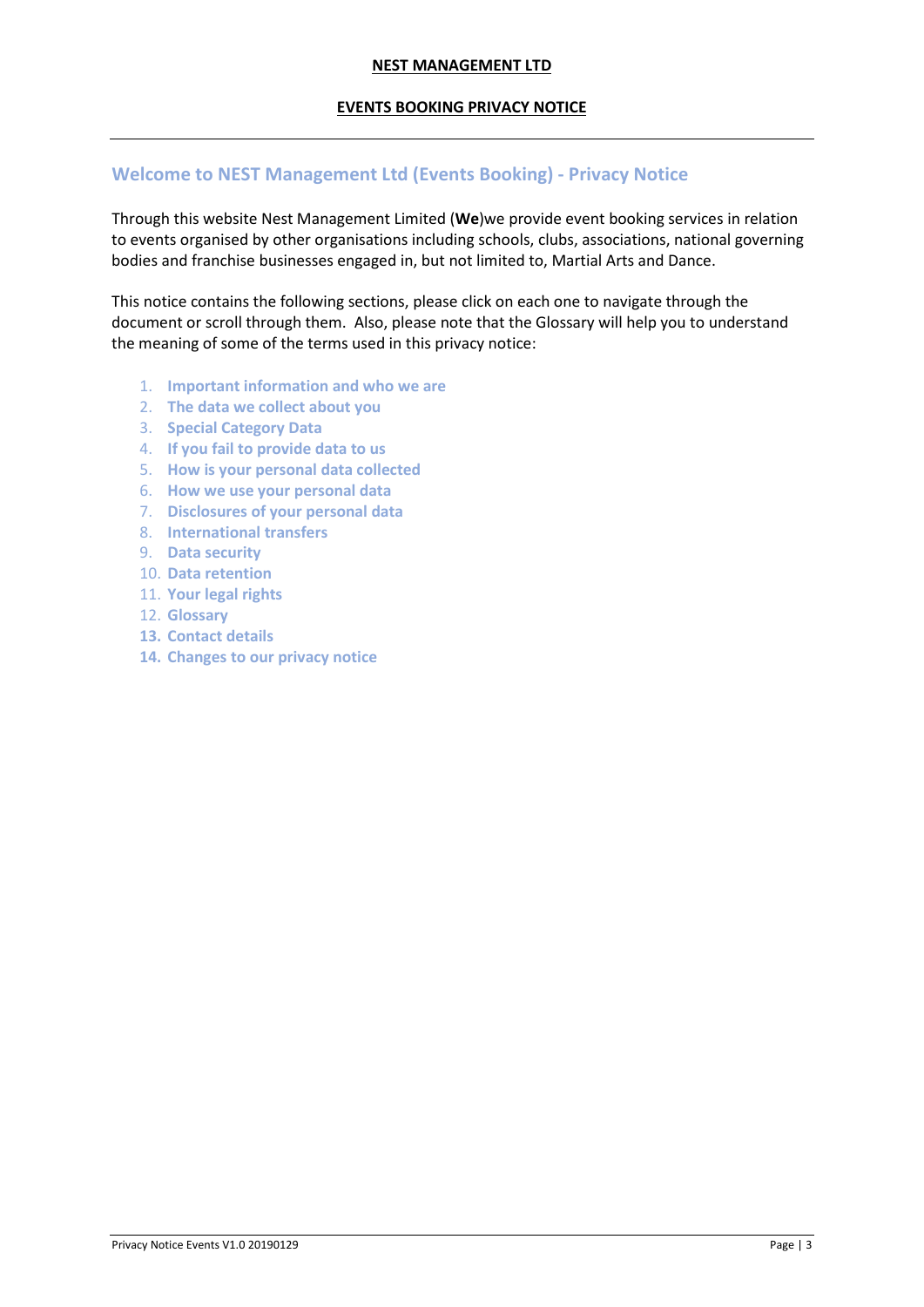#### **EVENTS BOOKING PRIVACY NOTICE**

## <span id="page-3-0"></span>**1. Important information and who we are**

### **Purpose of this privacy notice**

It is important that you read this privacy notice. It aims to give you information on how NEST Management Limited collects and processes your personal data when you use this site to book an event. Please note, neither this website nor our services are intended for children.

## **Controller**

NEST is the controller and responsible for your personal data. We have appointed a responsible officer for data privacy who is responsible for overseeing questions in relation to this privacy notice. If you have any questions about this privacy notice, including any requests to exercise your legal rights, please contact the officer responsible for data privacy using the details set out below.

## **Contact details**

Our details are: NEST Management Limited

Data Protection Manager

Email address: [datamanagement@nestmanagement.co.uk](mailto:datamanagement@nestmanagement.co.uk) Postal address: Unit 3.2/3.3 Wilford Business Park, Ruddington Lane, Nottingham, NG11 7EP Telephone number: +44 (0) 115 945 5030

You have the right to make a complaint at any time to the Information Commissioner's Office (ICO), the UK supervisory authority for data protection issues [\(www.ico.org.uk\)](http://www.ico.org.uk/). We would, however, appreciate the chance to deal with your concerns before you approach the ICO so please contact us in the first instance.

#### **Your duty to inform us of changes**

It is important that the personal data we hold about you or your child is accurate and current. Please keep us informed if your personal data changes during your relationship with us.

#### **Third-party links**

This website may include links to third-party websites, plug-ins and applications. Clicking on those links or enabling those connections may allow third parties to collect or share data about you. We do not control these third-party websites and are not responsible for their privacy statements. When you leave our website, we encourage you to read the privacy notice of every website you visit.

# <span id="page-3-1"></span>**2. The data we collect about you**

Personal data, or personal information, means any information about an individual from which that person can be identified. It does not include data where the identity has been removed (anonymous data).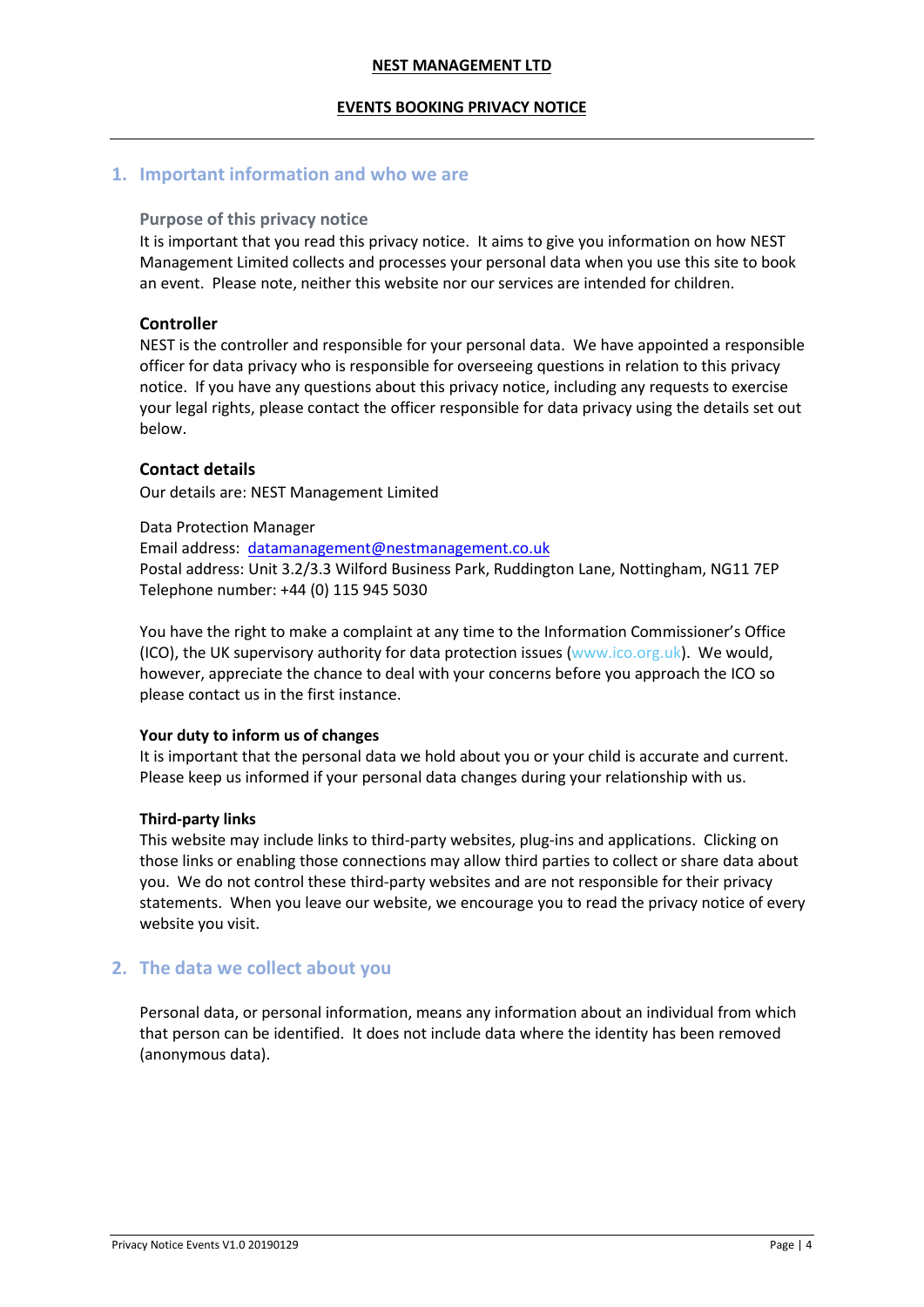## **EVENTS BOOKING PRIVACY NOTICE**

We may collect, use, store and transfer different kinds of personal data about you or your child which we have grouped together follows:

- Identity Data includes data which you provide via our enquiry form agreement, such as first name, last name, marital status, title, date of birth and gender.
- Contact Data includes billing address, email address and telephone numbers.
- Financial Data includes bank account and payment card details.
- Transaction Data includes details about payments and details events you have registered to attend or have previously attended.
- Technical Data includes internet protocol (IP) address, your login data, browser type and version, time zone setting and location, browser plug-in types and versions, operating system and platform, and other technology on the devices you use to access this website.
- Usage includes information about how you use our website and services.

Where it is intended that a child is to be the registered attendee at any event, all information provided by you in respect of such child is provided with your explicit consent. Such consent may be withdrawn by you at any time by notice in writing to us, and in the event you give such notice to us we will cease to process that data as soon as reasonably practical.

We also collect and use aggregated data such as statistical or demographic data for any purpose. Aggregated data may be derived from your personal data but is not considered personal data in law as this data does not directly or indirectly reveal your identity. However, if we combine or connect aggregated data with your personal data so that it can directly or indirectly identify you, we treat the combined data as personal data which will be used in accordance with this privacy notice.

# <span id="page-4-0"></span>**3. If you fail to provide personal data to us**

If you fail to provide personal data when required we will not be able to process an event booking for you.

# <span id="page-4-1"></span>**4. How is your personal data collected**

We use different methods to collect data from and about you or your child including through direct interactions. You may give us your data (or that of your child) by filling in a form or by corresponding with us by post, phone or email. This includes personal data you provide when you:

- Book to attend (whether personally or on behalf of your child) any event(s);
- Make payment for your (or your child's) attendance at any event(s) for which a fee is payable;
- Give us some feedback;
- Automated technologies or interactions. As you interact with our website, we may automatically collect Technical Data about your equipment, browsing actions and patterns. We collect this personal data by using cookies and other similar technologies. Please see our cookie policy for further details.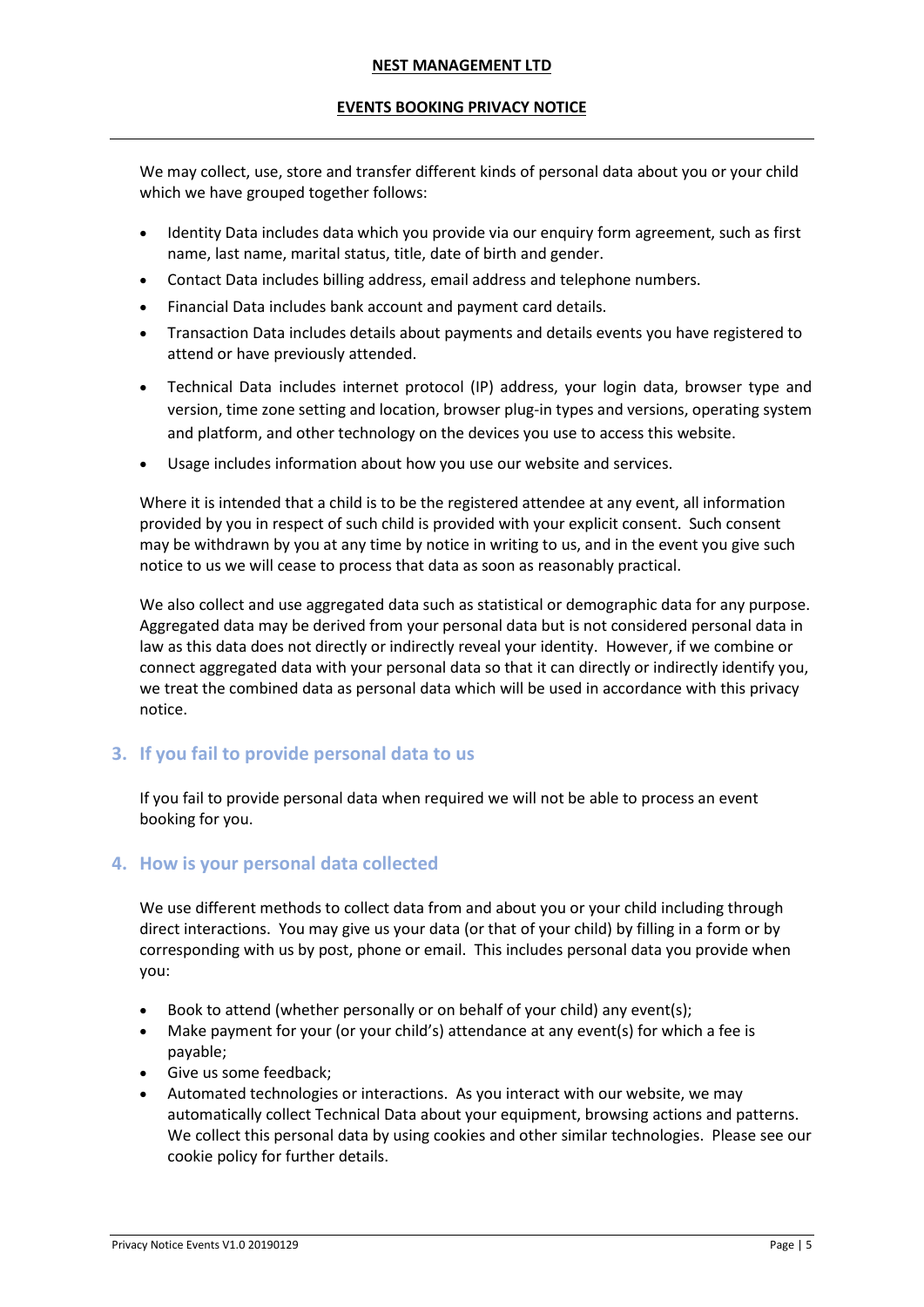## **EVENTS BOOKING PRIVACY NOTICE**

- Third parties. We may receive personal data about you from various third parties as set out below;
- Technical Data from the following parties including analytics providers such as Google Analytics, and advertising networks such as Google AdWords and Facebook.

## <span id="page-5-0"></span>**5. How we use your personal data**

We only use your personal data (or that of your child) when the law allows us to.

We have set out below, in a table format, a description of all the ways we plan to use your personal data (or that of your child), and which of the legal bases we rely on to do so. We have also identified what our legitimate interests are where appropriate:

| <b>Purpose/Activity</b>                                                                                                                                                                                                                          | <b>Type of data</b>                                                                            | Lawful basis for processing including<br>basis of legitimate interest                                                                                                                               |
|--------------------------------------------------------------------------------------------------------------------------------------------------------------------------------------------------------------------------------------------------|------------------------------------------------------------------------------------------------|-----------------------------------------------------------------------------------------------------------------------------------------------------------------------------------------------------|
| To process your booking for any<br>event (whether personally or on<br>behalf of your child) which may<br>include collecting or facilitating<br>the collection of payments<br>To manage our relationship with<br>you which will include notifying | (a) Identity<br>(b) Contact<br>(c) Financial<br>(d) Transaction<br>(a) Identity<br>(b) Contact | (a) Performance of a contract<br>(b) Necessary for our legitimate<br>interests (to process your booking)<br>(c) Consent<br>(a) Necessary for our legitimate<br>keep our records<br>interests<br>to) |
| you about changes to our terms<br>or privacy policy                                                                                                                                                                                              |                                                                                                | updated and to study how Interested<br>Parties use our services)                                                                                                                                    |
| To administer and protect our<br>business and this website<br>(including troubleshooting, data<br>analysis, testing, system<br>maintenance, support, reporting<br>and hosting of data)                                                           | (a) Identity<br>(b) Contact<br>(c) Technical                                                   | (a) Necessary for our legitimate<br>interests<br>(b) Necessary to comply with a legal<br>obligation                                                                                                 |
| To use data analytics to improve<br>our website, products/services<br>and customer relationships and<br>experiences.                                                                                                                             | (a) Technical<br>(b) Usage                                                                     | Necessary for our legitimate interests<br>(to define types of customers for our<br>services, to keep our website<br>updated and relevant and to develop<br>our business)                            |

## **Purposes for which we will use your personal data**

As described in the table above, but please note that we may process your personal data (or that of your child) for more than one lawful ground depending on the specific purpose for which we are using your data. Please contact us if you need details about the specific legal ground we are relying on to process your personal data (or that of your child) where more than one ground has been set out in the table below.

#### **Cookies**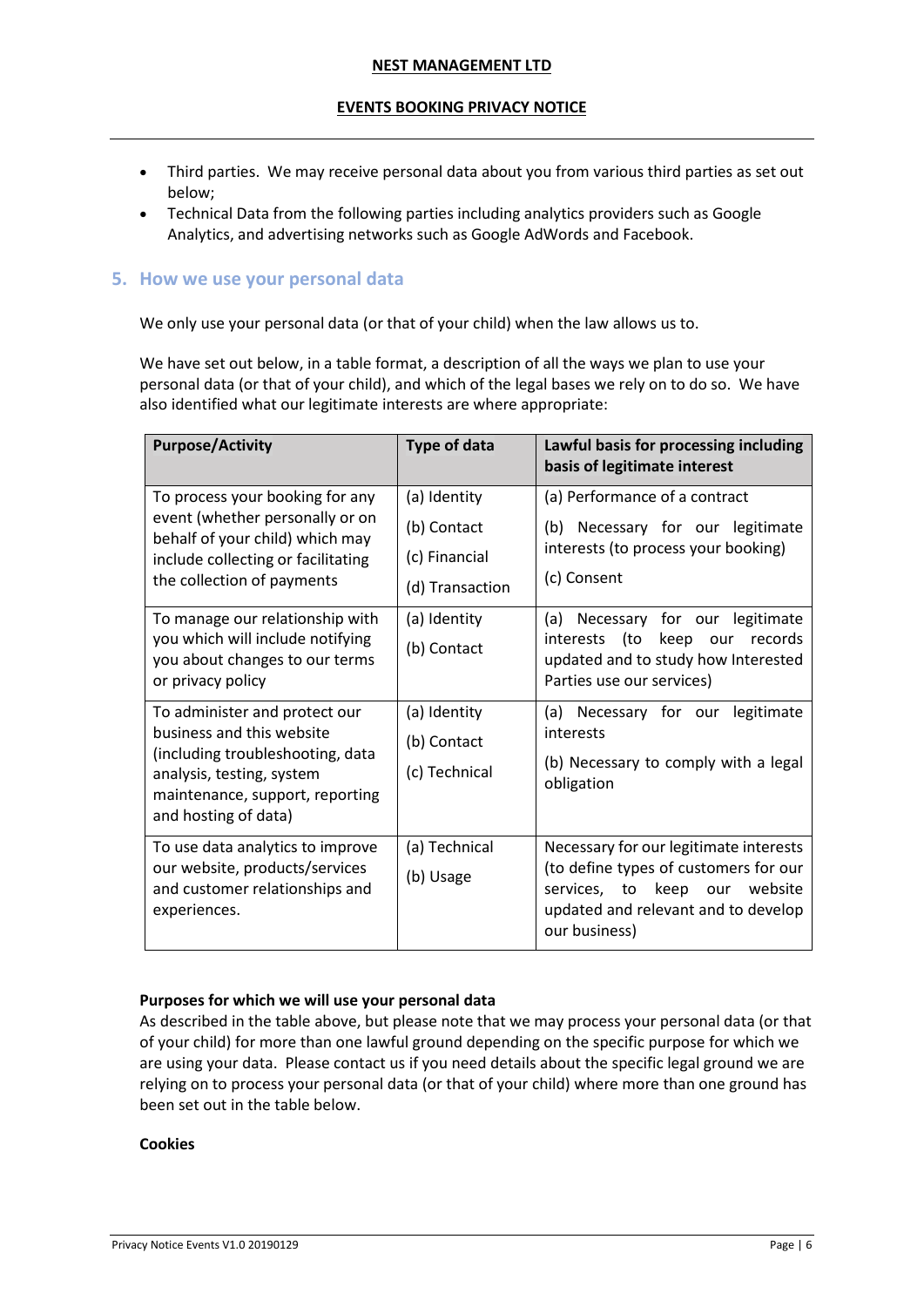## **EVENTS BOOKING PRIVACY NOTICE**

You can set your browser to refuse all or some browser cookies, or to alert you when websites set or access cookies. If you disable or refuse cookies, please note that some parts of this website may become inaccessible or not function properly. For more information about the cookies we use, please see our cookie policy.

## **Change of purpose**

We will only use your personal data (or that of your child) for the purposes for which we collected it, unless we reasonably consider that we need to use it for another reason and that reason is compatible with the original purpose. If you wish to get an explanation as to how the processing for the new purpose is compatible with the original purpose, please contact us.

If we need to use your personal data (or that of your child) for an unrelated purpose, we will notify you and we will explain the legal basis which allows us to do so.

Please note that we may process your personal data (or that of your child) without your knowledge or consent, in compliance with the above rules, where this is required or permitted by law.

# <span id="page-6-0"></span>**6. Disclosures of your personal data**

We will not use your contact details for any marketing activities and we do not sell your contact details (or those of your child) to third parties. We will only contact you regarding an existing booking or booking attempt.

As we are acting on behalf of the event organiser, we will forward your contact details (or those of your child) and booking information to the event organiser of your selected event. The event organiser is responsible for their own compliance with GDPR and will have their own privacy policy. You agree that we are not responsible for the actions of the event organiser with regard to your personal data or that of your child.

We may have to share your personal data (or that of your child) with those set out below for the purposes set out above.

- To third parties such as professional advisors including lawyers, bankers, auditors, insurers, merchant service providers and email/text service providers who may provide consultancy, banking, legal, insurance, accounting services and otherwise assist NEST with processing your booking.
- Third parties to whom we may choose to sell, transfer, or merge parts of our business or our assets. Alternatively, we may seek to acquire other businesses or merge with them. If a change happens to our business, then the new owners may use your personal data (or that of your child) in the same way as set out in this privacy notice.

We require all third parties to respect the security of your personal data (or that of your child) and to treat it in accordance with the law. We do not allow our third-party service providers to use your personal data (or that of your child) for their own purposes and only permit them to process your personal data (or that of your child) for specified purposes and in accordance with our instructions.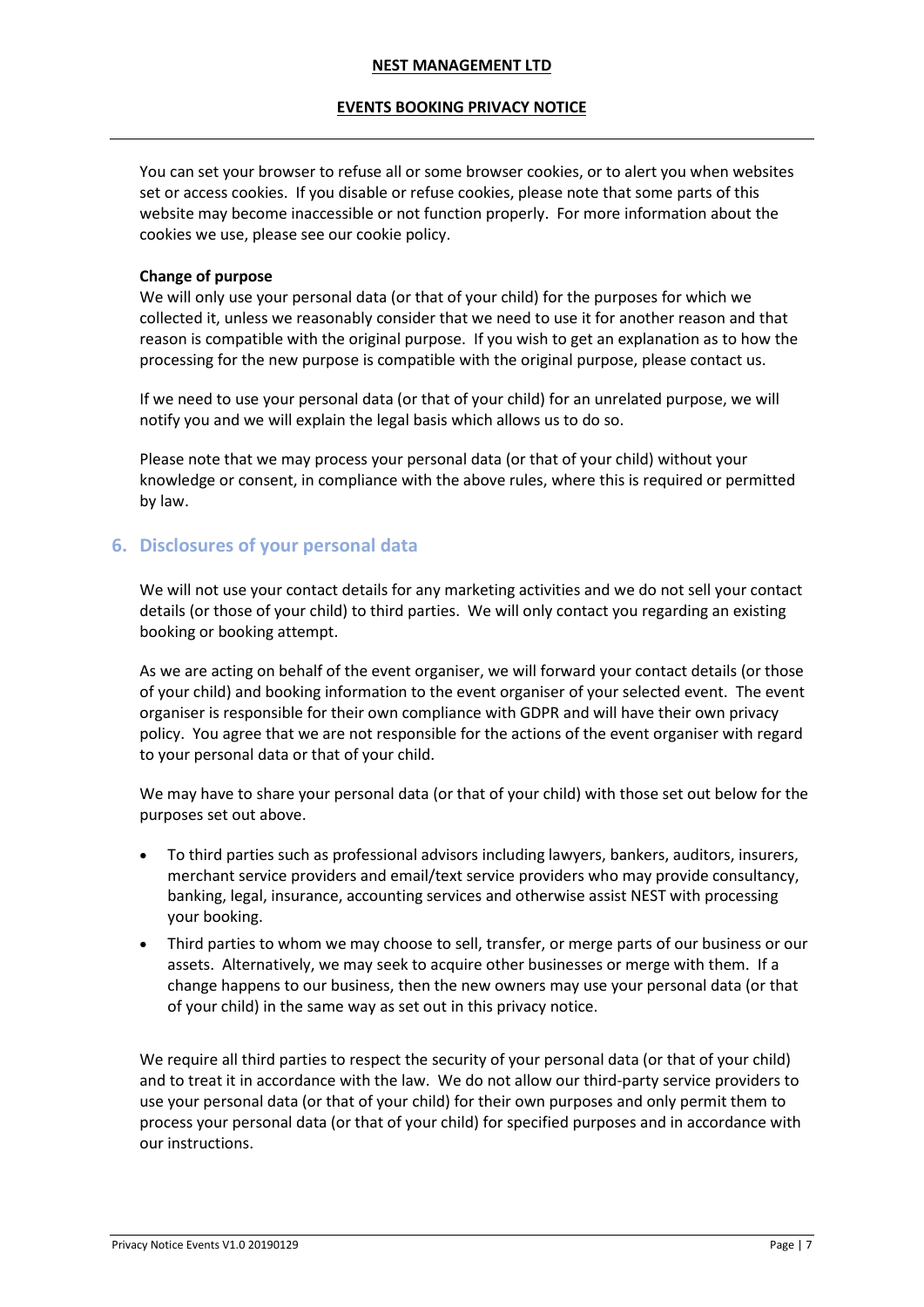#### **EVENTS BOOKING PRIVACY NOTICE**

## <span id="page-7-0"></span>**7. International transfers**

We do not transfer your personal data (and/or that of your child) outside the European Economic Area (EEA).

## <span id="page-7-1"></span>**8. Data security**

We have put in place appropriate security measures to prevent your personal data (and/or that of your child) from being accidentally lost, used or accessed in an unauthorised way, altered or disclosed. In addition, we limit access to your personal data (and/or that of your child) to those employees, agents, contractors and other third parties who have a business need to know. They will only process your personal data (and/or that of your child) on our instructions and they are subject to a duty of confidentiality.

We have put in place procedures to deal with any suspected personal data breach and will notify you and any applicable regulator of a breach where we are legally required to do so.

#### <span id="page-7-2"></span>**9. Data retention**

#### **How long will you use my personal data for?**

We will only retain your personal data (or that of your child) for as long as necessary to fulfil the purposes we collected it for, including for the purposes of satisfying any legal, accounting, or reporting requirements.

To determine the appropriate retention period for personal data, we consider the amount, nature, and sensitivity of the personal data, the potential risk of harm from unauthorised use or disclosure of your personal data (or that of your child), the purposes for which we process your personal data (or that of your child) and whether we can achieve those purposes through other means, and the applicable legal requirements.

Details of retention periods for different aspects of your personal data (or that of your child) are available in our Retention Policy which you can request by contacting us.

In some circumstances you can ask us to delete your data (or that of your child).

In some circumstances we may anonymise your personal data (so that it can no longer be associated with you or your child) for research or statistical purposes in which case we may use this information indefinitely without further notice to you.

## <span id="page-7-3"></span>**10.Your legal rights**

Under certain circumstances, you have rights under data protection laws in relation to your personal data (or that of your child). Please see below to find out more about these rights:

#### • **Request access to your personal data:**

Request access to your personal data (or that of your child) (commonly known as a "data subject access request"). This enables you to receive a copy of the personal data we hold about you or your child and to check that we are lawfully processing it.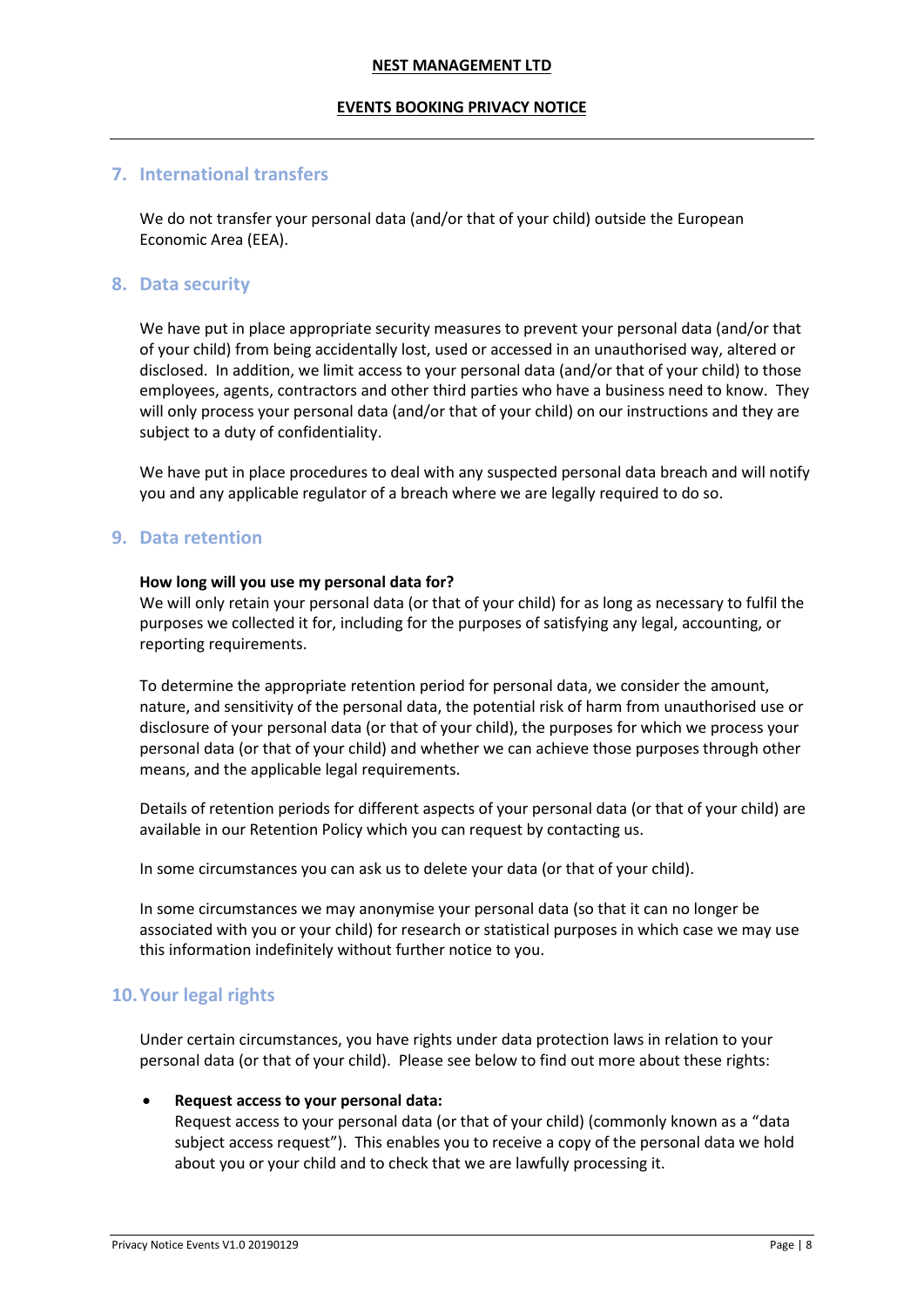#### **EVENTS BOOKING PRIVACY NOTICE**

#### • **Request correction of your personal data:**

This enables you to have any incomplete or inaccurate data we hold about you or your child corrected, though we may need to verify the accuracy of the new data you provide to us.

If you become aware that we hold incorrect information please contact us and we will make the correction, for example: address changes and contact details changes such as address, telephone number or e-mail details.

#### • **Request erasure of your personal data:**

This enables you to ask us to delete or remove personal data where there is no good reason for us continuing to process it. You also have the right to ask us to delete or remove your personal data (or that of your child) where you have successfully exercised your right to object to processing, where we may have processed your information (or that of your child) unlawfully or where we are required to erase your personal data (or that of your child) to comply with local law. Note, however, that we may not always be able to comply with your request of erasure for specific legal reasons which will be notified to you, if applicable, at the time of your request.

#### • **Object to processing of your personal data:**

Where we are relying on a legitimate interest (or those of a third party) and there is something about your particular situation which makes you want to object to processing on this ground as you feel it impacts on your fundamental rights and freedoms or those of your child. You also have the right to object where we are processing your personal data (or that of your child) for direct marketing purposes. In some cases, we may demonstrate that we have compelling legitimate grounds to process your information (or that of your child) which override your rights and freedoms (or those of your child).

#### • **Request restriction of processing your personal data:**

Request restriction of processing of your personal data (or that of your child). This enables you to ask us to suspend the processing of your personal data (or that of your child) in the following scenarios: (a) if you want us to establish the data's accuracy; (b) where our use of the data is unlawful but you do not want us to erase it; (c) where you need us to hold the data even if we no longer require it as you need it to establish, exercise or defend legal claims; or (d) you have objected to our use of your data (or that of your child) but we need to verify whether we have overriding legitimate grounds to use it.

#### • **Request transfer of your personal data:**

Request the transfer of your personal data (or that of your child) to you or to a third party. We will provide to you, or a third party you have chosen, your personal data (or that of your child) in a structured, commonly used, machine-readable format. Note that this right only applies to automated information which you initially provided consent for us to use or where we used the information to perform a contract with you.

#### • **Right to withdraw consent:**

Withdraw consent at any time where we are relying on consent to process your personal data (or that of your child). However, this will not affect the lawfulness of any processing carried out before you withdraw your consent. If you withdraw your consent, we may not be able to provide certain products or services to you or your child. We will advise you if this is the case at the time you withdraw your consent.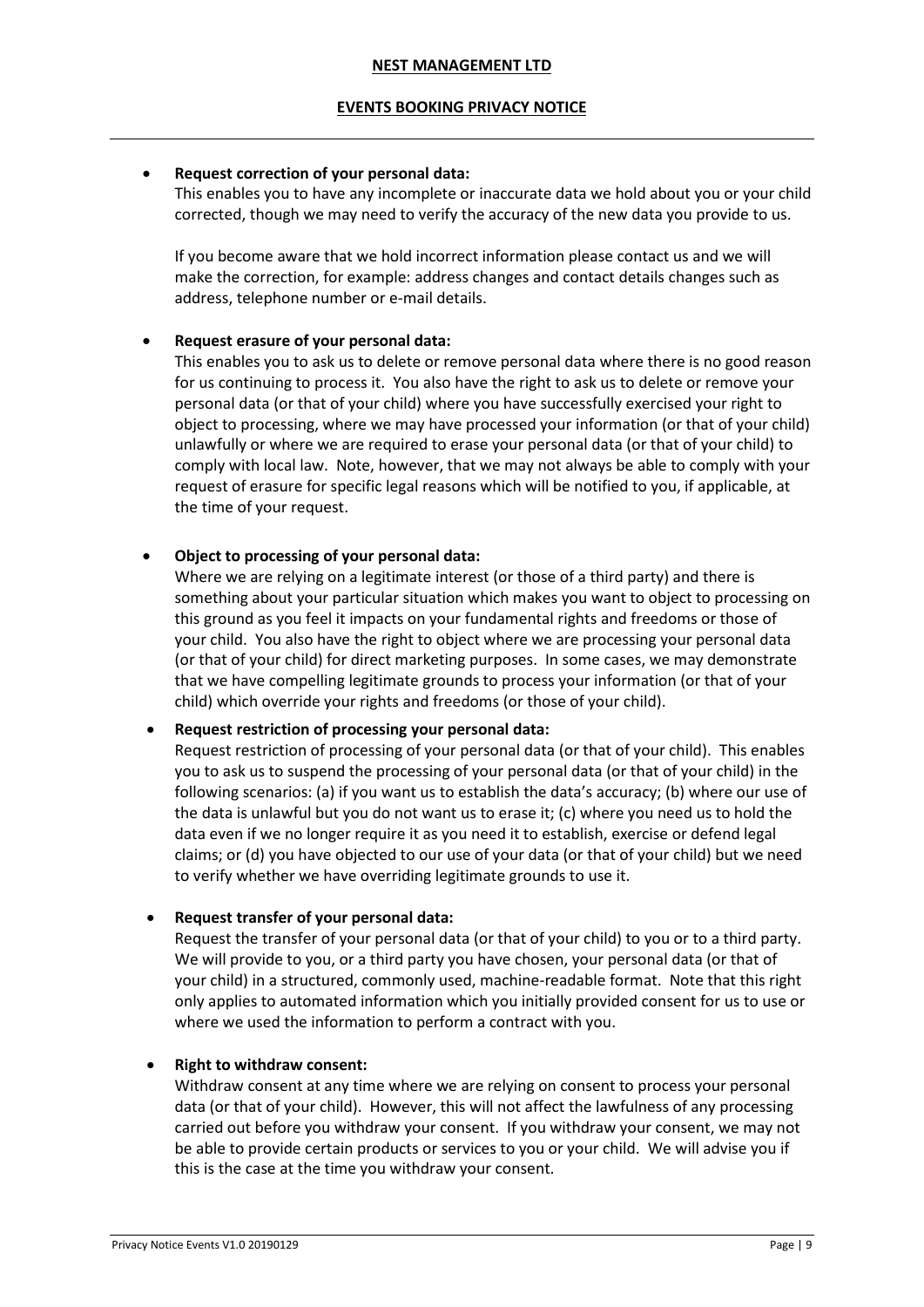#### **EVENTS BOOKING PRIVACY NOTICE**

If you wish to exercise any of the rights set out above, please contact us.

#### **No fee usually required**

You will not have to pay a fee to access your personal data, or that of your child (or to exercise any of the other rights). However, we may charge a reasonable fee if your request is clearly unfounded, repetitive or excessive. Alternatively, we may refuse to comply with your request in these circumstances.

#### **What we may need from you**

We may need to request specific information from you to help us confirm your identity and ensure your right to access your personal data, or that of your child (or to exercise any of your other rights). This is a security measure to ensure that personal data is not disclosed to any person who has no right to receive it. We may also contact you to ask you for further information in relation to your request to speed up our response.

#### **Time limit to respond**

We try to respond to all legitimate requests within one month. Occasionally it may take us longer than a month if your request is particularly complex or you have made a number of requests. In this case, we will notify you and keep you updated.

## <span id="page-9-0"></span>**11.Glossary**

**NEST Management Limited** is the company providing software management systems and services including, but not limited to, payment collections processes to our Clients for the tuition and other related services the Clients provides to their students and customers.

**Client** means the business or individual providing the Events to you including but not limited to Martial Arts or Dance.

**Legitimate Interest** means the interest of our business in conducting and managing our business to enable us to give you the best service and the best and most secure experience. We make sure we consider and balance any potential impact on you or your child (both positive and negative) and your rights before we process your personal data (or that of your child) for our legitimate interests. We do not use your personal data (or that of your child) for activities where our interests are overridden by the impact on you or your child (unless we have your consent or are otherwise required or permitted to by law). You can obtain further information about how we assess our legitimate interests against any potential impact on you or your child in respect of specific activities by contacting us.

**Performance of Contract** means processing your data (or that of your child) where it is necessary for the performance of a contract to which you are a party or to take steps at your request before entering into such a contract.

**Comply with a legal or regulatory obligation** means processing your personal data (or that of your child) where it is necessary for compliance with a legal or regulatory obligation that we are subject to.